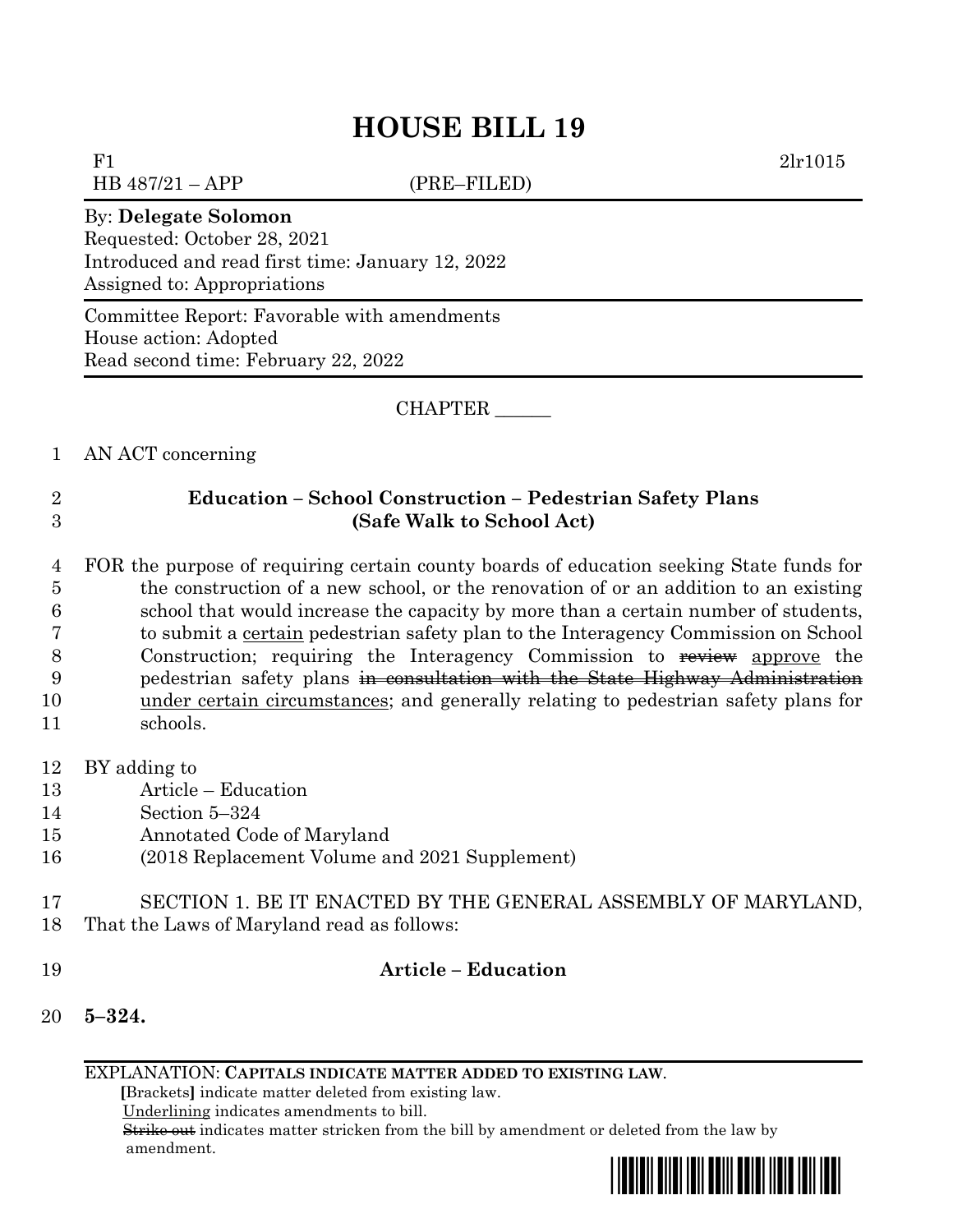**HOUSE BILL 19**

 **(A) (1) IN THIS SECTION THE FOLLOWING WORDS HAVE THE MEANINGS INDICATED.**

 **(2) "HIGH–DENSITY COUNTY" MEANS ONE OF THE FOLLOWING JURISDICTIONS:**

 **(I) ANNE ARUNDEL COUNTY; (II) BALTIMORE CITY; (III) BALTIMORE COUNTY; (IV) HOWARD COUNTY; (V) MONTGOMERY COUNTY; OR (VI) PRINCE GEORGE'S COUNTY.**

 **(3) "LOW–DENSITY COUNTY" MEANS ANY COUNTY NOT LISTED IN PARAGRAPH (2) OF THIS SUBSECTION.**

 **(B) (1) A COUNTY BOARD IN A HIGH–DENSITY COUNTY SEEKING STATE FUNDS FOR THE CONSTRUCTION OF A NEW SCHOOL, OR THE RENOVATION OF OR AN ADDITION TO AN EXISTING SCHOOL THAT WOULD INCREASE THE CAPACITY OF THE SCHOOL BY MORE THAN 100 STUDENTS, SHALL SUBMIT A PEDESTRIAN SAFETY PLAN TO THE INTERAGENCY COMMISSION AS PART OF THE REVIEW AND APPROVAL PROCESS.**

 **(2) A COUNTY BOARD IN A LOW–DENSITY COUNTY SHALL SUBMIT A PEDESTRIAN SAFETY PLAN TO THE INTERAGENCY COMMISSION AS PART OF THE REVIEW AND APPROVAL PROCESS IF THE COUNTY BOARD IS SEEKING STATE FUNDS FOR THE CONSTRUCTION OF A NEW SCHOOL, OR THE RENOVATION OF OR AN ADDITION TO AN EXISTING SCHOOL, IN A CITY WITH MORE THAN 10,000 RESIDENTS AND THE CONSTRUCTION OR RENOVATION WOULD INCREASE THE CAPACITY OF THE SCHOOL BY MORE THAN 100 STUDENTS.**

 **(3) THE INTERAGENCY COMMISSION SHALL REVIEW THE APPROVE A PEDESTRIAN SAFETY PLANS IN CONSULTATION WITH THE STATE HIGHWAY ADMINISTRATION PLAN IF THE PEDESTRIAN SAFETY PLAN COMPLIES WITH SUBSECTION (C) OF THIS SECTION.**

**(C) (1) A PEDESTRIAN SAFETY PLAN SHALL:**